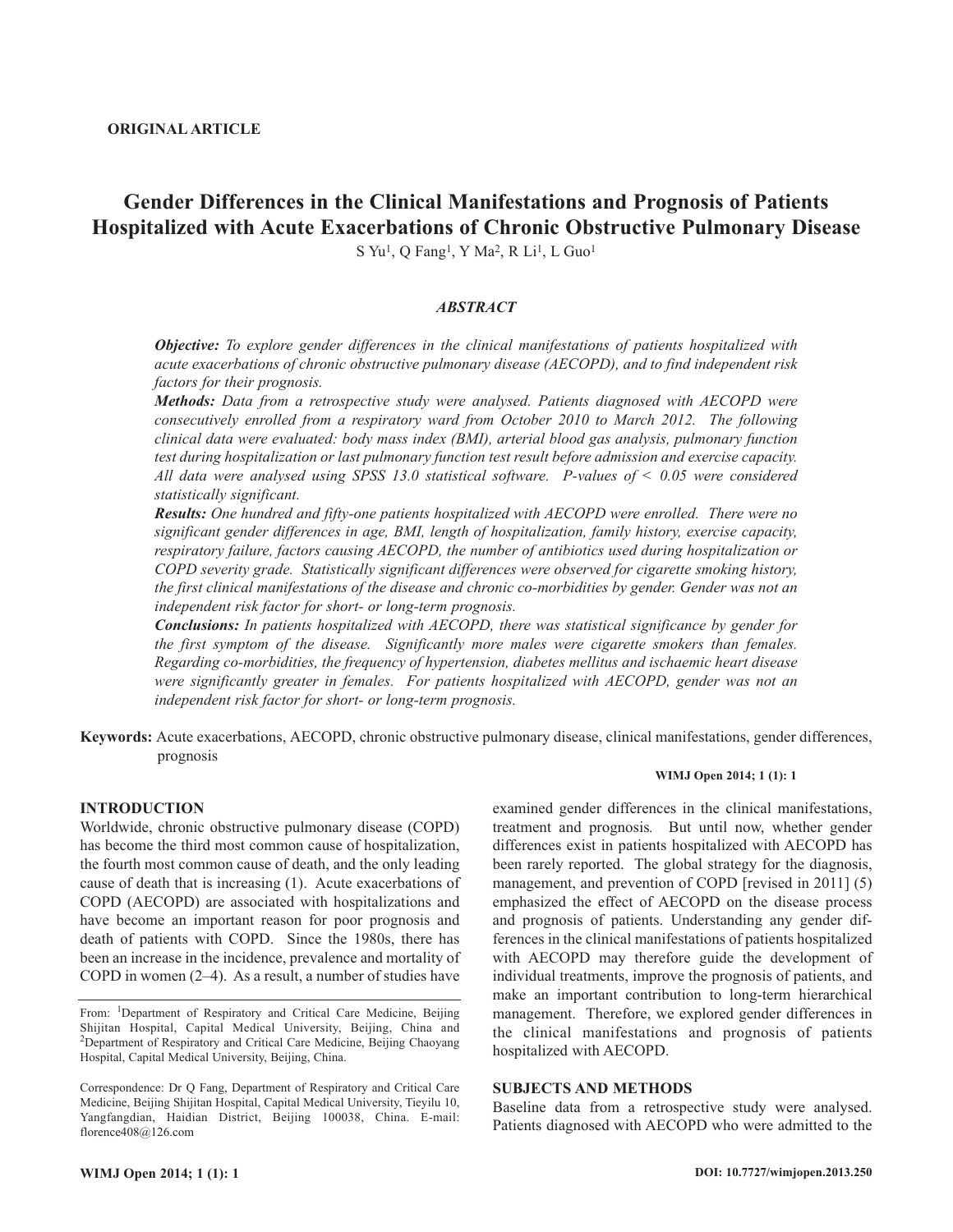Department of Respiratory and Critical Care Medicine were consecutively enrolled from October 2010 to March 2012. The diagnosis of COPD and AECOPD, and grade of COPD were defined by the standards set out by the respiratory branch of the Chinese Medical Association [revised in 2007] (6).

# **Clinical data collection**

Clinical data for each patient were collected, including gender, age, body mass index (BMI), educational level, cigarette smoking history, family history, definitely diagnosed co-morbidities, factors causing AECOPD, the degree of dyspnoea and the first clinical manifestations of the disease.

# **Pulmonary function test**

Patients were tested by an experienced technician during hospitalization after anti-infective therapy, using a Jaeger pulmonary function tester made in Germany. Each patient was tested before and after inhalation of salbutamol sulfate 200 µg, with a time interval of 15 minutes. The latest pulmonary function test result of the patients was reviewed once they were stable.

# **Arterial blood gas test**

Patients were tested on the day of admission without oxygen, using a Nova biomedical arterial blood gas tester. Patients who were critical received the test with low-flow oxygen (2  $L/min$ ).

#### **Assessment of dyspnoea**

Patients were evaluated using the modified Medical Research Council (mMRC) dyspnoea scoring scale.

## **Follow-up**

Patients were followed-up by telephone two weeks after discharge, to assess recurrence and drug compliance. Patients who were enrolled at the beginning of the study were followed-up for one year to observe the frequencies of hospitalization due to AECOPD.

## **Statistical analysis**

All data were analysed using SPSS 13.0 statistical software. Differences in the evaluated parameters between gender groups were compared using the two-independent sample *t*test, Chi-squared test or Fisher's exact test. Risk factors affecting the prognosis of those patients were identified by logistic regression analysis. *P*-values of < 0.05 were considered statistically significant.

# **RESULTS**

A total of 151 patients hospitalized with AECOPD were enrolled. This included 109 (72.19%) males and 42 (27.81%) females, with age range from 50 to 92 years, BMI from 14.20 to 42.37, and duration of hospitalization from two

to 71 days. Among the patients, there were no significant gender differences in age, BMI, length of hospitalization, family history, factors causing AECOPD, exercise capacity, respiratory failure, COPD severity grade, pathogenic bacteria and the number of antibiotics (Table 1). Statistically Table 1: Gender differences in general clinical data

|                                                | <b>Males</b>     | <b>Females</b>   | <i>p</i> -value |
|------------------------------------------------|------------------|------------------|-----------------|
| Age (years) $*$                                | $74.23 \pm 9.35$ | $76.90 \pm 7.15$ | 0.063           |
| BMI $(kg/m^2)*$                                | $23.29 \pm 4.54$ | $23.29 \pm 4.54$ | 0.216           |
| Cigarette smoking history (cases) $_{\Lambda}$ | 98               | 24               | 0.000           |
| Family history (cases) $_{\Lambda}$            | 34               | 16               | 0.419           |
| Factors causing AECOPD (cases) $_{\Lambda}$    | 70               | 28               | 0.778           |
| Positive sputum results (cases) $_{\Lambda}$   | 31               | 17               | 0.155           |
| Graded by severity of COPD                     |                  |                  |                 |
| Severe and very severe $(cases)_{\Lambda}$     | 86 (78.90%)      | 32 (76.19%)      | 0.718           |
| Respiratory failure (cases)                    |                  |                  |                 |
| Type $I_{\Lambda}$                             | $8(7.34\%)$      | $4(9.52\%)$      | 0.913           |
| Type $II_A$                                    | 28 (25.69%)      | 13 (30.95%)      | 0.515           |
| mMRC dyspnoea scores $(\geq 2)$                | 86 (78.90%)      | 34 (80.95%)      | 0.780           |
| Number of antibiotics (cases) $_{\Lambda}$     | 42               | 15               | 0.794           |
| Length of hospitalization $(days)*$            | $11.58 \pm 8.31$ | $10.48 \pm 4.22$ | 0.415           |

\* value of two independent sample *t*-test, ∆value of the Chi-squared test or Fisher's exact test

BMI – body mass index, AECOPD – acute exacerbations of chronic obstructive pulmonary disease, mMRC – modified Medical Research Council

significant differences were observed between males and females for cigarette smoking history ( $p < 0.0001$ ). For the first clinical manifestations of the disease, males were characterized by cough and expectoration, whereas females were characterized by wheezing. This difference was statistically significant (Table 2). For the chronic co-Table 2: Gender differences in the first symptom

|                                     | <b>Males</b>    | <b>Females</b>   | <i>p</i> -value |
|-------------------------------------|-----------------|------------------|-----------------|
| Cough and expectoration<br>Wheezing | 69.72%<br>4.59% | 47.62%<br>19.05% | 0.011<br>0.005  |
| Both of these symptoms              | 25.69%          | 33.33%           | 0.347           |

morbidities, the frequency of hypertension, Type 2 diabetes mellitus, ischaemic heart disease, cerebrovascular diseases and chronic renal insufficiency was greater in women; however, only the first three had significant gender differences (Table 3). There was no gender difference in mortality or prognosis (Table 4). The frequency of acute exacerbations in the past year and a positive sputum result during this time

Table 3: Gender differences in co-morbidities

|                             | <b>Males</b> | <b>Females</b> | <i>p</i> -value |
|-----------------------------|--------------|----------------|-----------------|
| Hypertension                | 43.12%       | 64.29%         | 0.020           |
| Type 2 diabetes             | 18.35%       | 33.33%         | 0.048           |
| Ischaemic heart disease     | 27.52%       | 45.24%         | 0.037           |
| Chronic renal insufficiency | 4.59%        | 4.76%          | 0.963           |
| Cerebrovascular disease     | 13.76%       | 21.43%         | 0.248           |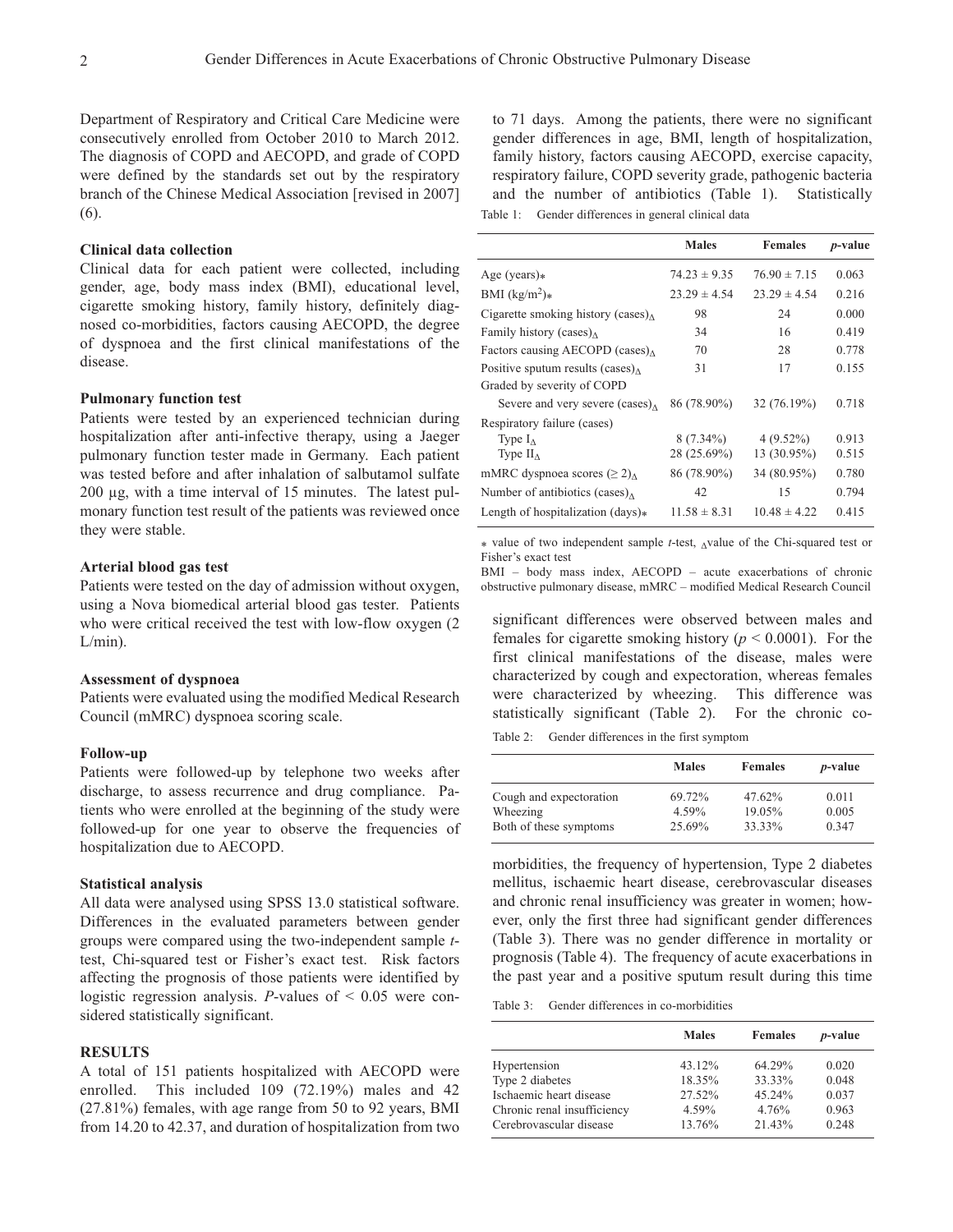Table 4: Gender differences in the prognosis of patients hospitalized with acute exacerbations of chronic obstructive pulmonary disease (AECOPD)

|                    | <b>Males</b> | <b>Females</b> | <i>p</i> -value |
|--------------------|--------------|----------------|-----------------|
| Two-week follow-up |              |                |                 |
| Recurrence (cases) | 14           | 6              | 0.815           |
| Mortality $(\% )$  | 1.83%        | $0\%$          | 0.377           |
| One-year follow-up |              |                |                 |
| Recurrence (cases) | 36           | 14             | 0.954           |
| Mortality $(\%)$   | 13.11%       | $4.17\%$       | 0.415           |

were two independent risk factors affecting the short-term prognosis of patients hospitalized with AECOPD (Table 5). The frequency of acute exacerbations in the past year was the only inde-pendent risk factor of long-term prognosis (Table 6). Gender was not an independent risk factor for short- or long-term prognosis.

Table 5: Risk factors affecting short-term prognosis of patients hospitalized with acute exacerbations of chronic obstructive pulmonary disease (AECOPD)

| 0.204, 4.600<br>0.969<br>1.142, 1.854<br>1.455 | $0.968_{+}$<br>$0.002**$ |
|------------------------------------------------|--------------------------|
|                                                |                          |
|                                                |                          |
|                                                | $0.028**$                |
| 0.018, 0.553<br>0.100                          | 0.008                    |
| 0.058, 2.906<br>0.411                          | 0.373                    |
| 0.022, 1.090<br>0.154                          | 0.061                    |
|                                                |                          |

 $~^{\#}p > 0.05,~^{\ast\ast}p < 0.05$ 

Table 6: Risk factors affecting long-term prognosis of patients hospitalized with acute exacerbations of chronic obstructive pulmonary disease (AECOPD)

| $0.401_{+}$    |                                                                                        |
|----------------|----------------------------------------------------------------------------------------|
| 1.649<br>1.643 | Odds ratio $95\%$ CI for B <i>p</i> -value<br>0.513, 5.301<br>$1.113, 2.426$ $0.013**$ |

 $~^{\#}p > 0.05,~^{\ast\ast}p < 0.05$ 

# **DISCUSSION**

Since the 1980s, the prevalence and mortality of females with COPD has increased significantly (2–4), which may exceed males (3, 4). With the number of female patients increasing, a number of studies have examined gender differences in patients with COPD.

In the present study, we found that the first clinical manifestations of patients with AECOPD showed significant gender differences, namely that males had cough and expectoration as the first symptom, whereas females had wheezing as their first symptom. Studies have reported gender differences in expectoration and dyspnoea in patients with COPD  $(7, 8)$ . In the PLATINO study  $(9)$ , females were more likely to show dyspnoea and a decline in activity tolerance, whereas males were more likely to exhibit cough and expectoration with the same degree of airway obstruction. The results of our study confirm those of the PLATINO study.

We considered the mechanism underlying gender differences of the first clinical manifestations. First, neurobiology studies have shown that females have increased sensitivity to endogenous cytotoxicity, including dyspnoea; secondly, neuroimaging studies suggest that gender differences exist in the toxic stimulus processing carried out by one side of the prefrontal cortex; finally, tobacco exposure is an important risk factor for COPD. Because of the anatomical structure of the airway and physiological function, women are more susceptible to the toxic effects of tobacco. When exposed to the same dose of tobacco, females are more susceptible to the destruction of the alveolar structure which leads to a decline in lung function and dyspnoea.

We also observed that the frequency of hypertension, Type 2 diabetes, ischaemic heart disease, cerebrovascular disease and chronic renal insufficiency was greater in females, but only the first three were statistically significant. This result was different from the EPIDEPOC (10) and TORCH studies (2). With increasing age, the incidence of ischaemic heart disease in females increases. Because oestrogen levels decrease in older women, there is no difference in the incidence of vascular disease between men and women older than 60 years (11). Studies have shown that the incidence of ischaemic heart disease in females is negatively correlated with the level of androgen and progesterone, whereas the levels of androgen and progesterone in postmenopausal women were significantly higher than those of pre-menopausal women (12). The results of the present study were different from other studies for a number of reasons. First, there were differences in the study sample. Patients were outpatients in the EPIDEPOC and TORCH studies, whereas in our study patients came from the respiratory ward. Secondly, patients enrolled in our study were over 50 years of age, that is, all the females were postmenopausal and had lost the protective effect of oestrogen. Thirdly, females were more sensitive to discomfort than men (13), as seen with ischaemic heart diseases earlier. Finally, among all females in this study, smokers accounted for 57.14%. Smoking can affect their lung function by changing hormone levels. Smoking induces the cytochrome P450 isozymes CYP1A1 and of CYP1A2, which can change the metabolism of oestrogen and increase inactive catecholamine levels (14). This may be an important factor in our study.

Recently, with more research in the phenotypes and subtypes of COPD, gender has become an important factor as different phenotypes of COPD patients have been reported (15). We observed that there were significant differences by gender in the first clinical manifestations and co-morbidities of patients hospitalized with AECOPD. This is similar to current studies of COPD phenotypes, so we considered that gender may be an important factor for differences in the clinical phenotypes of patients hospitalized with AECOPD.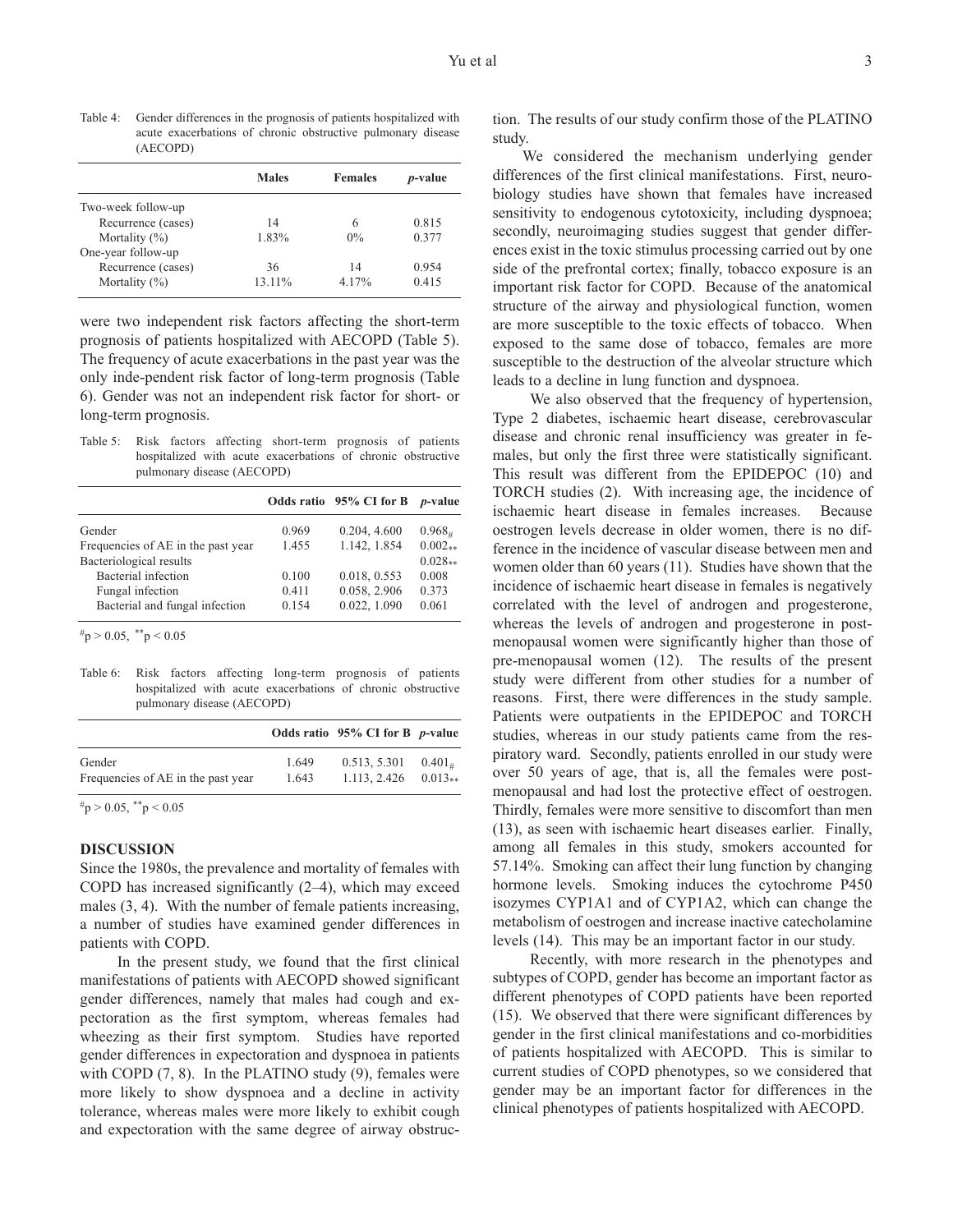Some studies suggest that there are no significant gender differences in prognosis. Among COPD patients with cor pulmonale, Cooper *et al* (16) observed that there were no gender differences in the survival rate (*p =* 0.583). In the present study, gender was not an independent risk factor for short- or long-term prognosis. However, in a report from the national disease control centre, the annual number of deaths from COPD increased by 5% among men and by 11% among women from 2000 to 2005, which was statistically significant (17). Thus whether gender difference in the mortality of COPD exists remains in dispute.

We found that the frequencies of AECOPD in the past year and a positive result of sputum test were two independent risk factors of short-term prognosis of patients hospitalized with AECOPD. Many factors can cause AECOPD, including inhaling an environmental stimulus, heart failure and lack of treatment compliance; however, most acute exacerbations are caused by bacterial or viral infection (18). The increase in bacterial burden may lead to the aggravation of respiratory inflammation during AECOPD (19). If bacterial infection occurs in the airway, it can induce the release of inflammatory factors leading to oxidative stress which can destroy the balance of the proteinase system in the pulmonary tissue and airways, resulting in the aggravation of emphysema. Acute exacerbations of COPD-related hospitalization is a key event affecting the prognosis and survival rate of COPD patients (14). Arnedillo Muñoz observed that AECOPD could increase the mortality of patients with COPD in the short-term (20). The results of our study confirm these findings.

Acute exacerbations of COPD often appears in patients who have severe COPD or who have suffered repeated acute exacerbations, and it is an important factor leading to the rapid decrease of forced expiratory volume in the first second  $(FEV<sub>1</sub>)$ . Hurst *et al* (21) reported that the frequency of AECOPD in the past year was the best predictor of recurrence in patients with AECOPD (OR: 4.30, 95% CI: 3.58, 5.17,  $p \le 0.001$ ). If a patient has suffered from AECOPD less than three times on average during one year, then mortality will increase and the health status will decrease after every acute exacerbation (22). Therefore, the frequency of acute exacerbations is an important prediction factor for short- and long-term prognosis. Garcia-Aymerich *et al* (23) found that severe AECOPD at any stage was an important factor that increases short- and long-term mortality. Our findings support this.

There were some limitations to this study and analysis. Because the sample was small, the results could be subject to bias. More intensive research is still required to explore gender differences in the prognosis of patients hospitalized with AECOPD.

## **ACKNOWLEDGEMENTS**

We would like to thank the many families, physicians and technicians who have participated in this study, as without them, this work would not have been possible.

## **REFERENCES**

- 1. Cydulka RK, Rowe BH, Clark S, Emerman CL, Rimm AR, Camargo CA Jr. Gender differences in emergency department patients with chronic obstructive pulmonary disease exacerbation. Acad Emerg Med 2005; **12:** 1173–9.
- 2. Celli B, Vestbo J, Jenkins CR, Jones PW, Ferguson GT, Calverley PM et al. Sex differences in mortality and clinical expressions of patients with chronic obstructive pulmonary disease: the TORCH experience. Am J Respir Crit Care Med 2011; **183:** 317–22. doi: 10.1164/rccm. 201004-0665OC. Epub 2010 Sep 2.
- 3. van Haren-Willems J, Heijdra Y. Increasing evidence for gender differences in chronic obstructive pulmonary disease. Womens Health (Lond Engl) 2010; **6:** 595–600. doi: 10.2217/whe.10.37.
- 4. Tashkin D, Celli B, Kesten S, Lystig T, Decramer M. Effect of tiotropium in men and women with COPD: results of the 4-year UPLIFT trial. Respir Med 2010; **104:** 1495–1504. doi: 10.1016/ j.rmed.2010.03.033. Epub 2010 Apr 24.
- 5. Executive Committee, Global Initiative for Chronic Obstructive Lung Disease (GOLD). Global strategy for the diagnosis, management, and prevention of chronic obstructive pulmonary disease. 2011 [updated 2013]. Available from: http://www.goldcopd.org/uploads/users/files/ GOLD Report 2013 Feb20.pdf
- 6. Respiratory Branch of Chinese Medical Association. The guidelines of diagnosis and treatment for chronic obstructive pulmonary disease (revised 2007). Chin J Tuber Respir Dis 2007; **30:** 8–17.
- 7. Watson L, Vestbo J, Postma DS, Decramer M, Rennard S, Kiri VA et al. Gender differences in the management and experience of chronic obstructive pulmonary disease. Respir Med 2004; **98:** 1207–13.
- 8. De Torres JP, Casanova C, Hernández C, Abreu J, Aguirre-Jaime A, Celli BR. Gender and COPD in patients attending a pulmonary clinic. Chest 2005; **128:** 2012–6.
- 9. Lopez Varela MV, Montes de Oca M, Halbert RJ, Muiño A, Perez-Padilla R, Tálamo C et al. Gender related difference in COPD in five Latin American cities: the PLATINO study. Eur Respir J 2010; **36:** 1034–41.
- 10. Carrasco-Garrido P, de Miguel-Díez J, Rejas-Gutierrez J, Martín-Centeno A, Gobartt-Vázquez E, Hernandez-Barrera V et al. Characteristics of chronic obstructive pulmonary disease in Spain from a gender perspective. BMC Pulm Med 2009; **9:** 2. doi: 10.1186/1471- 2466-9-2.
- 11. Song DM, Qiao R, Huang S, Chen JF. Clinical characteristics of elderly women with coronary atherosclerotic heart disease. Anhui Medical 2009; **30:** 521–3.
- 12. Liu SH, Zou H, Guo WY. The effect of hormone and its proportion in postmenopausal females who suffer from coronary heart disease. Clin Med China 2001; **17:** 204–5.
- 13. Gu SY, Li QY, Wan HY. Research progress of women with chronic obstructive pulmonary disease. Int J Respiration 2009; **29:** 150–3.
- 14. Yao WZ, Sun DJ, eds. The hot issues of chronic obstructive pulmonary disease. Beijing: People's Health Publishing House; 2009: 101–11.
- 15. Han MK, Agusti A, Calverley PM, Celli BR, Criner G, Curtis JL et al. Chronic obstructive pulmonary disease phenotypes: the future of COPD. Am J Respir Crit Care Med 2010; **182:** 598–604.
- 16. Cooper CB, Waterhouse J, Howard P. Twelve year clinical study of patients with hypoxic cor pulmonale given long term domiciliary oxygen therapy. Thorax 1987; **42:** 105–110.
- 17. Machado MC, Krishnan JA, Buist SA, Bilderback AL, Fazolo GP, Santarosa MG et al. Sex differences in survival of oxygen dependent patients with chronic obstructive pulmonary disease. Am J Respir Crit Care Med 2006; **174:** 524–9.